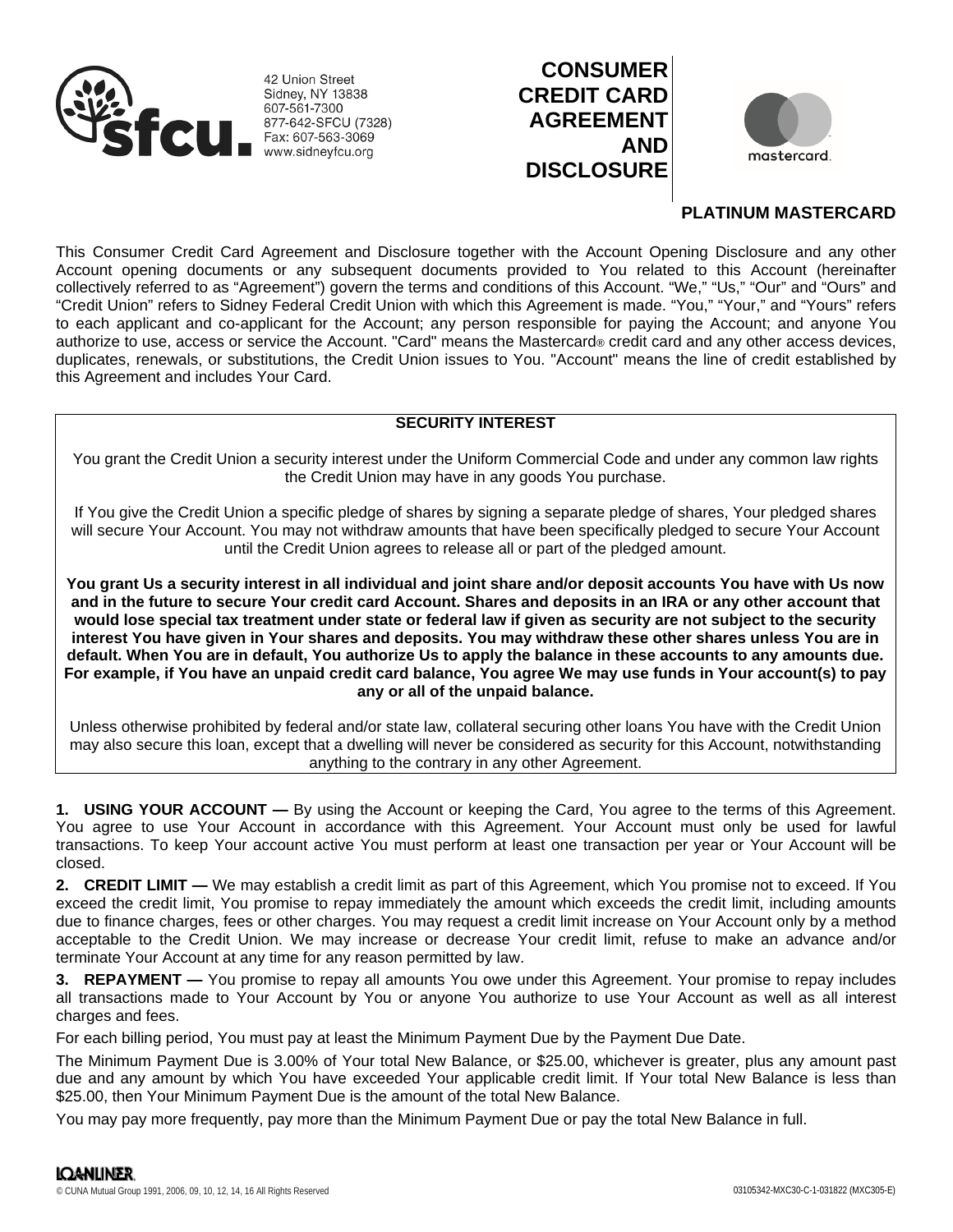If You make extra or larger payments, You are still required to make at least the Minimum Payment Due each month Your Account has a balance (other than a credit balance). The Credit Union may delay replenishing Your credit limit until the date the payment is posted or the Credit Union confirms the payment has cleared.

Your payment of the required Minimum Payment Due may be applied to what You owe the Credit Union in any manner the Credit Union chooses, as permitted by applicable law. If You make a payment in excess of the required Minimum Payment Due, the Credit Union will allocate the excess amount first to the balance with the highest annual percentage rate ("APR") and any remaining portion to the other balances in descending order based on applicable APR, unless otherwise prescribed by applicable law. We may accept checks marked "payment in full" or with words of similar effect without losing any of Our rights to collect the full balance of Your Account with Us.

**4. INTEREST AND FINANCE CHARGES —** We will begin charging You interest on purchases on the date the transaction is posted to Your Account. We will begin charging You interest on cash advances and balance transfers on the date of the transaction or the first day of the billing cycle in which the transaction is posted to Your Account, whichever is later (transaction date). However, We will not charge You any interest on new purchases if Your Account had a zero or credit balance at the beginning of that billing cycle, or You paid the entire new balance on the previous cycle's billing statement by the Payment Due Date of that statement. To avoid an additional finance charge on the balance of purchases, You must pay the entire new balance on the billing statement by the Payment Due Date of that statement.

# **How We Calculate Your Balance:**

Interest charges on Your Account are calculated separately for purchases, balance transfers and cash advances ("Transaction Type"). We figure the interest charge for each Transaction Type by applying the periodic rate to each corresponding "average daily balance." To get the "average daily balance" for a Transaction Type We take the beginning balance for that Transaction Type each day, add any new transactions of that type, and subtract any unpaid interest or other finance charges and any applicable payments or credits. This gives Us the daily balance for each Transaction Type. Then, for each Transaction Type, We add up all the daily balances for the billing cycle and divide each total by the number of days in the billing cycle. This gives Us the "average daily balance" for each Transaction Type.

**5. FEES —** In addition to the periodic rate, additional fees may be imposed on Your Account. If applicable to Your Account, the fee amounts and explanations are disclosed on the Account Opening Disclosure accompanying this Agreement.

**6. FOREIGN TRANSACTIONS —** Purchases and cash advances made in foreign currencies will be debited from Your Account in U.S. dollars. The exchange rate used to convert foreign currency transactions to U.S. dollars is based on rates observed in the wholesale market or government-mandated rates, where applicable. The currency conversion rate Mastercard uses for a particular transaction is the rate for the applicable currency on the date the transaction occurs. However, in limited situations, particularly where transaction submissions to Mastercard for processing are delayed, the currency conversion rate Mastercard uses may be the rate for the applicable currency on the date the transaction is processed.

A fee (finance charge) will be charged on all foreign transactions. A foreign transaction is any transaction that You complete or a merchant completes on Your Card outside the United States. All fees are calculated based on the transaction amount after it is converted to U.S. dollars and are charged except where excluded. Transactions completed by merchants outside of the United States are considered foreign transactions, regardless of whether You are located inside or outside the United States at the time of the transaction. The Foreign Transaction Fee is set forth on the Account Opening Disclosure accompanying this Agreement.

**7. AUTHORIZATIONS —** We do not guarantee authorization of a transaction, either by Us or by a third party, even if You have sufficient credit available. You agree that We will not be liable for failing to give an authorization. We also reserve the right to limit the number of transactions that may be approved in one day. We reserve the right to deny certain transactions for any reason and at Our sole discretion, including for default, suspected fraudulent or unlawful activity, internet gambling or any indication of increased risk related to the transaction or the Account. You agree that We have no requirement to notify You of the specific reason We denied a transaction. If We detect unusual or suspicious activity, We may suspend Your credit privileges until We can verify the activity, or We may close the Account.

**8. INFORMATION UPDATING SERVICE AND AUTHORIZATIONS —** If You have authorized a merchant to bill charges to Your Card on a recurring basis, it is Your responsibility to notify the merchant in the event Your Card is replaced, Your Account information (such as Card number or expiration date) changes, or Your Account is closed. However, if Your Card is replaced or Your Account information changes, You authorize Us, without obligation on Our part, to provide the updated Account information to the merchant in order to permit the merchant to bill recurring charges to Your Card. You authorize Us to apply such recurring charges to Your Card until You notify Us that You have revoked authorization for the charges to Your Card.

Your Card is automatically enrolled in an information updating service. Through this service, Your updated Account information (such as Card number or expiration date) may be shared with participating merchants to facilitate continued recurring charges. Updates are not guaranteed before Your next payment to a merchant is due. You are responsible for making direct payment until recurring charges resume. To revoke Your authorization allowing Us to provide updated Account information to a merchant, please contact Us.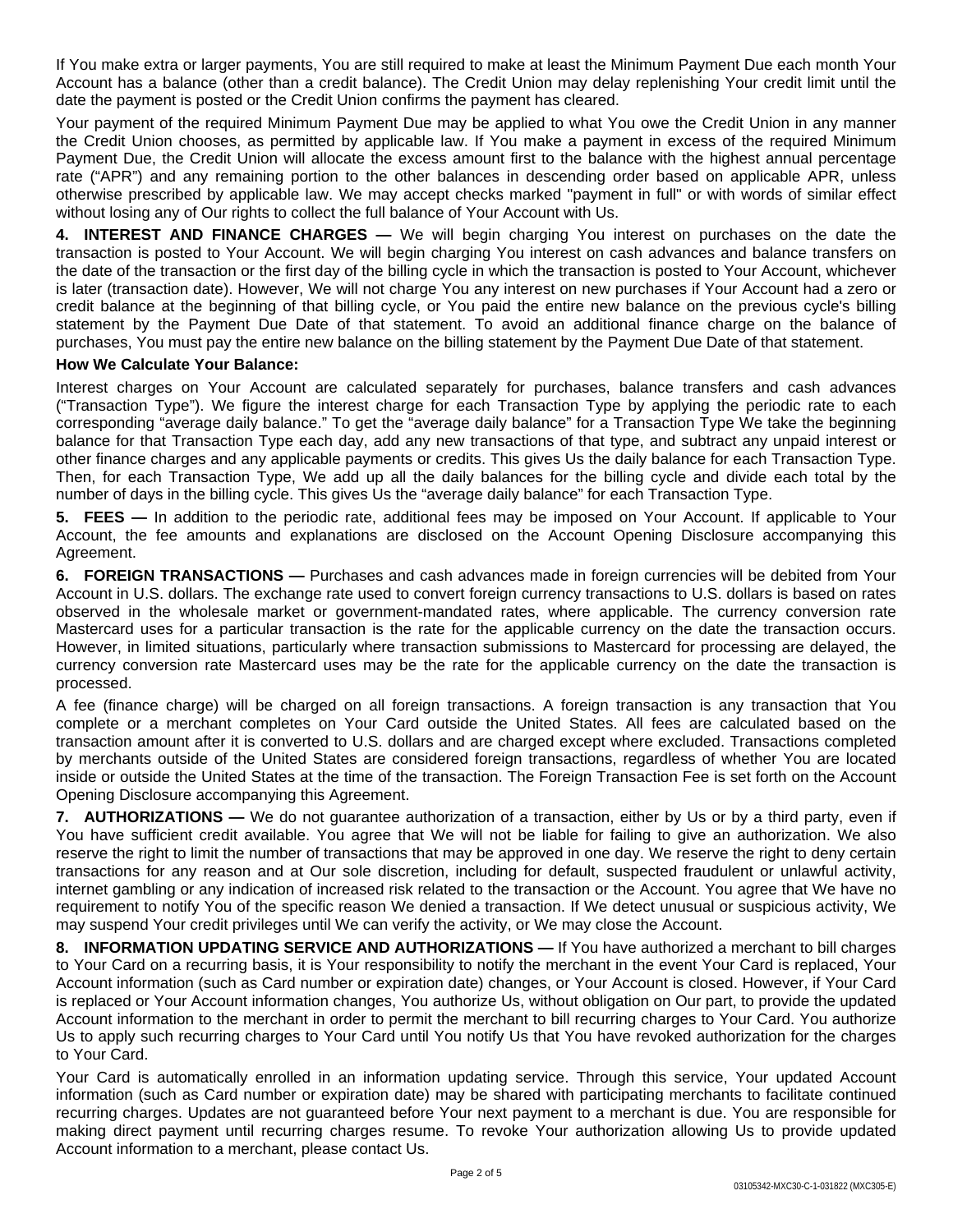**9. PREAUTHORIZED CHARGES —** We may suspend preauthorized recurring charges with merchants if, for example, Your Card is lost or stolen, You default, or We change Your Account for any reason. If preauthorized recurring charges are suspended, You are responsible for making direct payment for such charges until You contact the merchant to reinstate recurring charges.

**10. DEFAULT —** You will be in default under this Agreement if You fail to pay the Minimum Payment Due by its Payment Due Date; pay by a check or similar instrument that is not honored or that We must return because it cannot be processed; pay by automatic debit that is returned unpaid; make any false or misleading statements in any credit application or credit update; file for bankruptcy; or die. You will also be in default if You fail to comply with the terms of this Agreement or any other Agreement You have with Us.

If You default, We may close Your Account and require You to pay any unpaid balance immediately, subject to applicable law. In this Agreement and on Your Credit Card Application, You gave Us a security interest in all individual or joint share and/or deposit accounts with the Credit Union and authorized Us, if You defaulted, to apply the balance in these accounts to any amounts due. You agree We may rely on Your agreement and authorization to, upon Your default, apply any balance to any amounts due on Your Account.

**11. LIABILITY FOR UNAUTHORIZED USE-LOST/STOLEN CARD NOTIFICATION —** If You notice the loss or theft of Your credit card or a possible unauthorized use of Your Card, You should write to Us immediately at 42 Union Street, Sidney, NY, 13838 or call Us at (800) 543-5073, seven days a week 24 hours a day or (877) 642-SFCU (7328), Monday through Friday 9:00 a.m. to 6:00 p.m. or (877) 642-SFCU (7328), Saturday 9:00 a.m. to 12:00 p.m.

You will not be liable for any unauthorized use that occurs after You notify Us. You may, however, be liable for unauthorized use that occurs before Your notice to Us. However, if You exercise reasonable care in safeguarding Your Card from risk of loss or theft and, upon discovering the loss or theft promptly report the loss or theft to Us, You will not be liable for any unauthorized transactions. In any case, Your liability for unauthorized transactions will not exceed \$50.

**12. CHANGING OR TERMINATING YOUR ACCOUNT —** As permitted by law, the Credit Union may change the terms of this Agreement and any attached Disclosure from time to time. Notice of any change will be given in accordance with applicable law. To the extent permitted by law, changes to the Agreement may apply to Your existing account balance as well as to future transactions.

**Arizona, California, Idaho, Louisiana, New Mexico, Nevada, Texas, Washington, and Wisconsin Residents -** Either You, Your spouse or the Credit Union may terminate this Agreement at any time, but termination by You, Your spouse or the Credit Union will not affect Your obligation to pay the account balance plus any finance and other charges You or Your spouse owe under this Agreement. Your obligation to pay the account balance plus any finance and other charges You owe under this agreement are subject to all applicable laws and regulations regarding repayment requirements. The Card or Cards You receive remain the property of the Credit Union and You must recover and surrender to the Credit Union all Cards upon request or upon termination of this Agreement whether by You or the Credit Union.

**Residents of all other states -** Either You or the Credit Union may terminate this Agreement at any time, but termination by You or the Credit Union will not affect Your obligation to pay the account balance plus any finance and other charges You owe under this Agreement. Your obligation to pay the account balance plus any finance and other charges You owe under this agreement are subject to all applicable laws and regulations regarding repayment requirements. The Card or Cards You receive remain the property of the Credit Union and You must recover and surrender to the Credit Union all Cards upon request or upon termination of this Agreement whether by You or the Credit Union.

**13. AUTHORIZED USERS —** Upon Your request, We may issue additional Cards for authorized users that You designate. You must notify Us in writing of any termination of an authorized user's right to access Your Account. Your notice must include the name of the authorized user and Your Account number and/or any subaccount number issued to the authorized user along with the authorized user's Card and any convenience or other access checks issued to the authorized user. If You cannot return the authorized user's Card or access checks and if You request Your Account to be closed, We will close Your Account and You may apply for a new Account. Alternatively, We may, at Our sole discretion, issue You a new Account number and a new Card.

**14. CREDIT REPORTS —** You authorize the Credit Union to obtain credit reports and any other information We may need to verify Your identity and use of the Account when opening Your Account and for any update, increase, renewal, extension, collection, or review of Your Account. You authorize the Credit Union to disclose information regarding Your Account to credit bureaus and creditors who inquire about Your credit standing.

**15. JOINT ACCOUNTS —** If this is a joint Account, each of You will be individually and jointly responsible for paying all amounts owed under this Agreement. This means that the Credit Union can require any one of You individually to repay the entire amount owed under this Agreement. Each of You authorizes the other(s) to make transactions on the Account individually. Any one of You may terminate the Account and the termination will be effective as to all of You.

**16. EFFECT OF AGREEMENT —** This Agreement is the contract which applies to all transactions on Your Account even though the sales, cash advances, credit or other slips You sign or receive may contain different terms.

**17. SEVERABILITY AND FINAL EXPRESSION —** This Agreement is the final expression of the terms and conditions of Your Account. This written Agreement may not be contradicted by evidence of any alleged oral Agreement. Should any

Page 3 of 5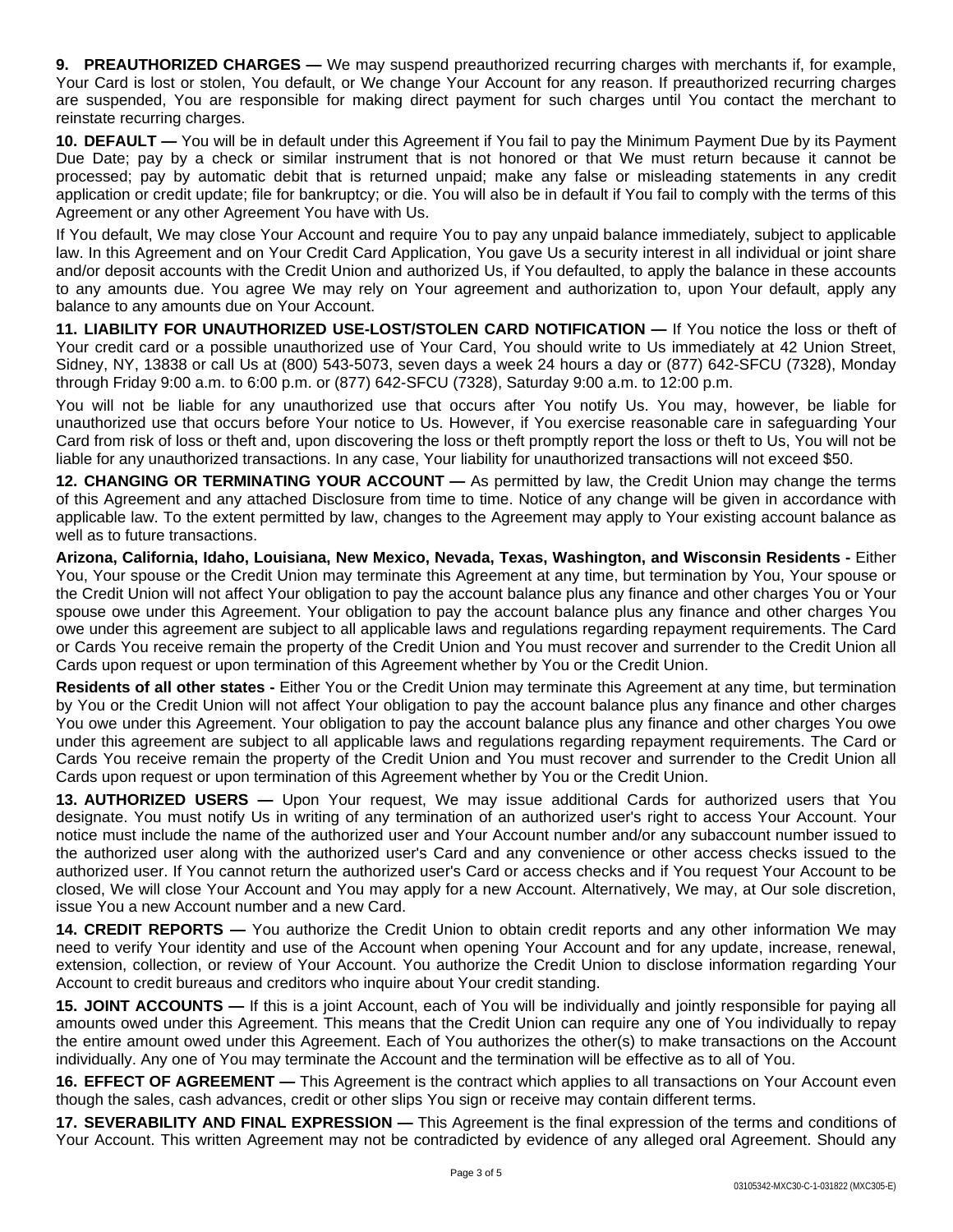part of this Agreement be found to be invalid or unenforceable, all other parts of this Agreement shall remain in effect and fully enforceable to the fullest extent possible under this Agreement.

**18. ILLEGAL TRANSACTIONS PROHIBITED —** You agree that You will not use Your Card for any transaction, including any type of electronic gambling transaction through the Internet, that is illegal under applicable federal, state, or local law.

Even if You use Your Card for an illegal transaction, You will be responsible for all amounts and charges incurred in connection with the transaction. This paragraph shall not be interpreted as permitting or authorizing any transaction that is illegal.

**19. APPLICABLE LAW —** The terms and enforcement of this Agreement shall be governed by federal law and the law of New York.

**20. ENFORCING THIS AGREEMENT —** We can delay in enforcing or fail to enforce any of Our rights under this Agreement without losing them.

**21. COLLECTION COSTS —** If We refer collection of Your Account to a lawyer who is not Our salaried employee, You are liable for any reasonable attorney's fees We incur, plus the costs and expenses of any legal action, as further disclosed on this Agreement, or to the extent allowed by law.

**22. ASSIGNMENT —** We may assign any or all of Our rights and obligations under this Agreement to a third party.

**23. CALIFORNIA RESIDENTS —** A married applicant may apply for a separate Account. Applicants: 1) may, after credit approval, use the credit card Account up to its credit limit; 2) may be liable for amounts extended under the plan to any joint applicant. As required by law, You are hereby notified that a negative credit report reflecting on Your credit record may be submitted to a credit reporting agency if You fail to fulfill the terms of Your credit obligations.

24. FLORIDA RESIDENTS - You (borrower) agree that, should We obtain a judgment against You, a portion of Your disposable earnings may be attached or garnished (paid to Us by Your employer), as provided by Florida **and Federal law.**

**25. MARYLAND RESIDENTS —** To the extent, if any, that Maryland law applies to Your Account, We elect to offer Your Card Account pursuant to Title 12, Subtitle 9 of the Maryland Commercial Law Article.

**26. MISSOURI RESIDENTS — Oral Agreements or commitments to loan money, extend credit or to forbear from** enforcing repayment of a debt including promises to extend or renew such debt are not enforceable. To protect **You (borrower(s)) and Us (creditor) from misunderstanding or disappointment, any Agreements We reach covering such matters are contained in this writing, which is the complete and exclusive statement of the Agreement between Us, except as We may later agree in writing to modify it.**

**27. NEW YORK RESIDENTS —** We may obtain a credit report in connection with this Account, including for any review, modification, renewal or collections associated with this Account. Upon Your request, You will be informed whether such report was requested and, if so, the name and address of the consumer reporting agency furnishing the report. New York residents may contact the New York State Department of Financial Services at 800.342.3736 or www.dfs.ny.gov to obtain a comparative listing of credit card rates, fees and grace periods.

**28. OHIO RESIDENTS** — The Ohio laws against discrimination require that all creditors make credit equally available to all creditworthy customers and that credit reporting agencies maintain separate credit histories on each individual upon request. The Ohio Civil Rights Commission administers compliance with this law.

**29. SOUTH DAKOTA RESIDENTS —** If You believe there have been any improprieties in making this loan or in the lender's loan practices, You may contact the South Dakota Division of Banking at 1601 N. Harrison Ave, Suite 1, Pierre, SD 57501, or by phone at 605.773.3421.

**30. WISCONSIN RESIDENTS —** If You are married, please contact Us immediately upon receipt of this Agreement at the address or phone number listed on this Agreement and provide Us with the name and address of Your spouse. We are required to inform Your spouse that We have opened an Account for You.

**31. NOTICE TO UTAH BORROWERS —** This written Agreement is a final expression of the Agreement between You and the Credit Union. This written Agreement may not be contradicted by evidence of any oral Agreement. As required by law, You are hereby notified that a negative credit report reflecting on Your credit record may be submitted to a credit reporting agency if You fail to fulfill the terms of Your credit obligations.

# **32. THE FOLLOWING IS REQUIRED BY VERMONT LAW — NOTICE TO CO-SIGNER — YOUR SIGNATURE ON THIS NOTE MEANS THAT YOU ARE EQUALLY LIABLE FOR REPAYMENT OF THIS LOAN. IF THE BORROWER DOES NOT PAY, THE LENDER HAS A LEGAL RIGHT TO COLLECT FROM YOU.**

Mastercard is a registered trademark, and the circles design is a trademark of Mastercard International Incorporated.